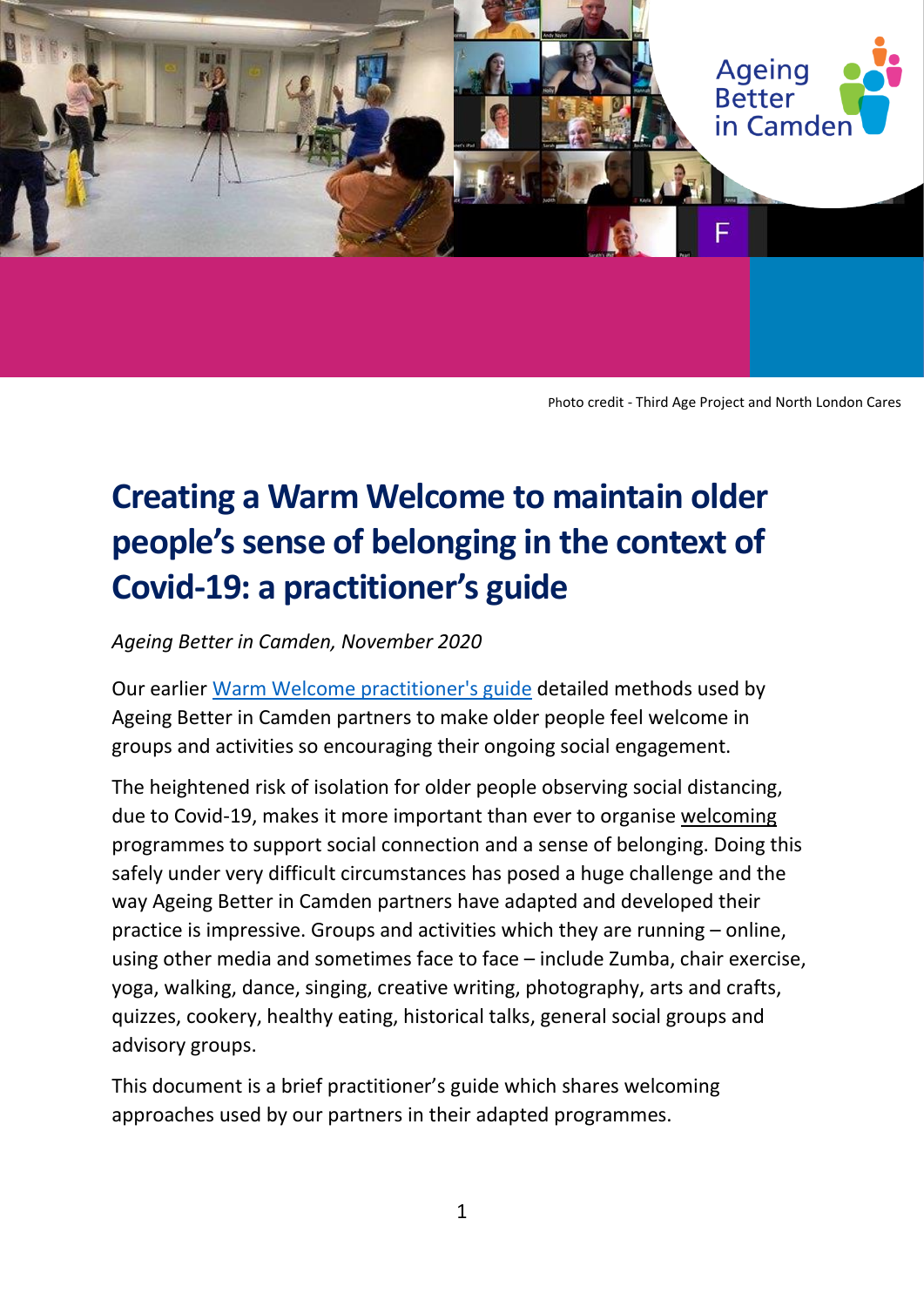### **1.Welcome everyone by using a range of formats**

Practitioners are organising groups and activities using a range of media and formats. These include online groups on **Zoom** or **WhatsApp**, **telephone groups**, and group activities organised using **email**, **blog**, **YouTube** or **post**. When regulations permit, some partners are holding small socially distanced **face-to-face** groups which might be outdoors or, space-allowing, indoors.

**Running different groups using different formats** (or repeating the 'same' group using a different format) maximises the number of group members who are included and stay socially connected to one another:

- Some members are happy to be online and some who were not physically able to attend groups pre-pandemic can now take part.
- Others do not have the skills, devices or inclination to join online groups but are happy to join activities organised in other ways.
- For some, in-person groups fulfil a need or longing for fuller social contact. Others cannot risk meeting face to face.

**Blended groups**, such as an exercise class which is simultaneously run inperson and online, mean that more people are able to attend.

Find [guidance](http://www.ageingbetterincamden.org.uk/bridging-the-digital-divide) on the ABC website about organising telephone groups or providing support for digital engagement.

### **2.Provide support to join groups**

Preparing people to join an adapted group can help them to do so with confidence and put them at their ease. For example:

- Have **an initial conversation**, if there is a choice, about which groups are of interest and the format they would like to use to attend.
- **Call those who are joining a group for the first time** to talk them through what to expect, answer questions and provide reassurance.
- **Make reminder calls** shortly before a session to encourage participants to come along knowing that they are expected. This call can also be an opportunity to chat about any difficulties or concerns and allow that person to come to a group session in a more positive state of mind.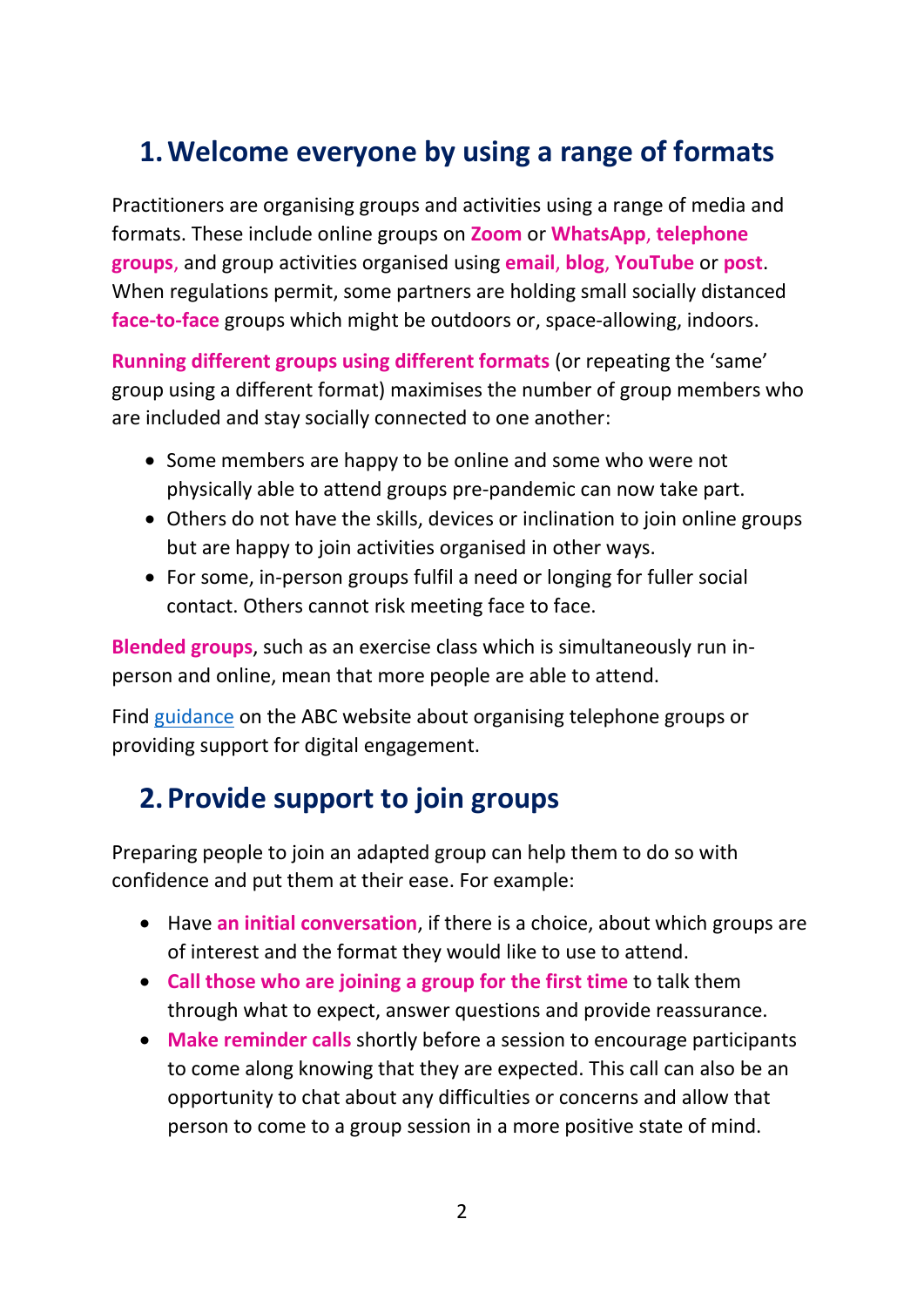• Provide **additional practical support**, for example some partners have been able to organise provision of devices and digital training/support to enable a member to join an online group.

### **3.Make adapted groups welcoming**

By their very nature, adapted groups present barriers to creating a welcoming environment. **Interactions are more stilted** in Zoom and telephone groups which can be a particular barrier to social connection when participants do not already know each other well. Some people find using **technology difficult** or feel self-conscious seeing themselves on screen. Face to face, **distancing and face masks** make interactions harder. Important elements of welcoming such as **greeting with a handshake or hug, or sharing food, are not allowed**.

Group leaders play a key role in mitigating these barriers. This can be hard work but is key to making group members still feel included and valued and to giving them opportunities to develop relationships. Many warm welcome elements are broadly the same as before but require tweaking to respond to current circumstances.

- **Greet** group members in a friendly way as soon as they arrive, whatever the format, making sure that everyone is **introduced or introduces themselves by name**.
- **Remember** people's **names and details** about them to use (sensitively) in conversation and reinforce their sense of connection.
- **Give everyone the opportunity to contribute** without interruption. This may require the leader to **structure turn-taking** by naming people and is particularly important when online or in a telephone group where it is not obvious who is next in line to speak. Where necessary remind those not talking to mute their microphones.

#### • **Encourage and support participation**

o In more open-ended social groups, you may have a topic as the focus of a session to **help the conversation flow** and can also help by asking follow-up questions.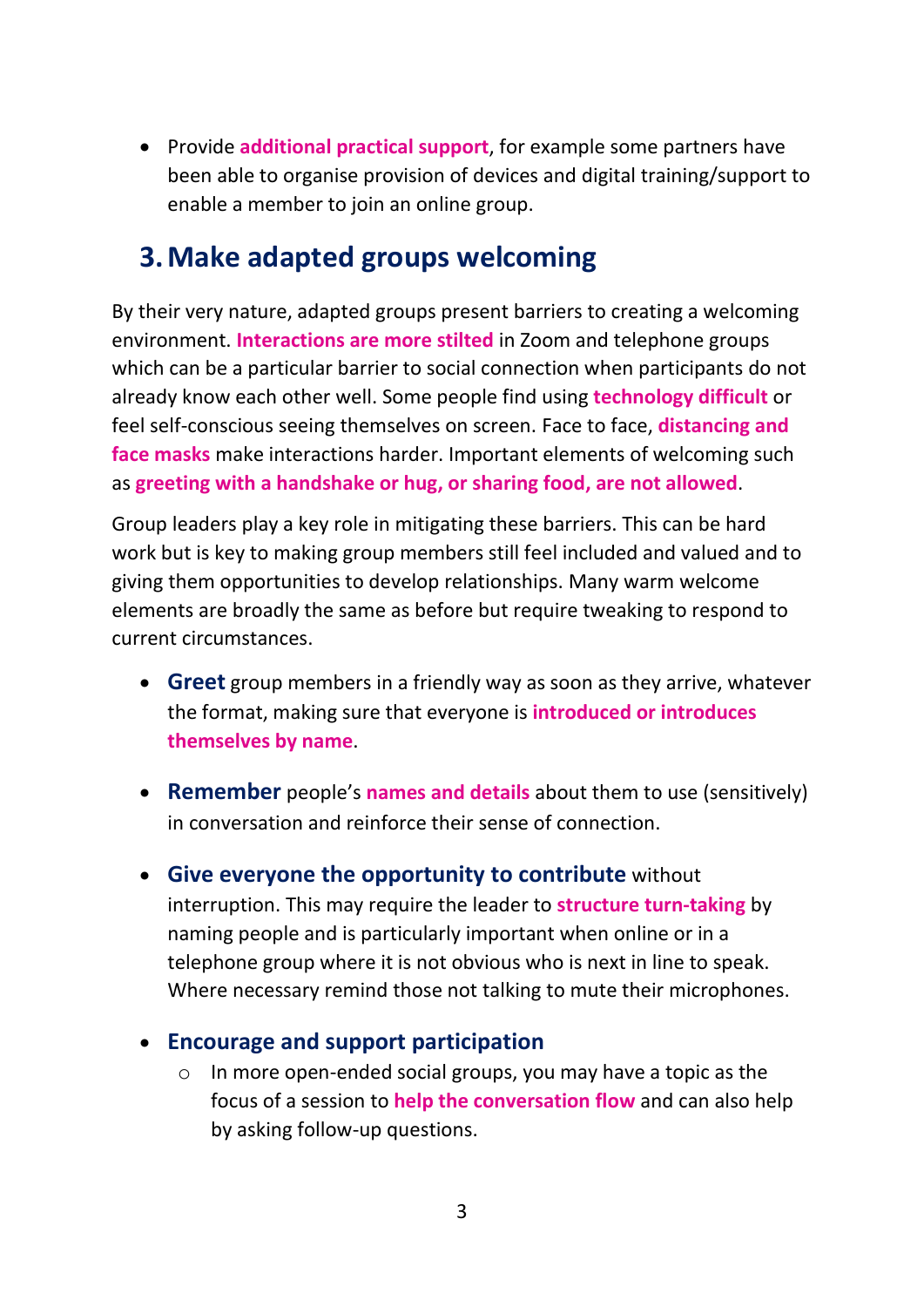- o In telephone groups, **pay particular attention to voice** to recognise who is speaking, not speaking and who may need encouragement.
- o **Technology can make it difficult for everyone to hear one another**. In blended sessions in particular, it may be necessary to repeat what online participants are saying to make it clear to those in the room and vice versa.
- o Sometimes you may need to have a **volunteer translator** on hand.

#### • **Create a friendly, relaxed atmosphere**

- o **Use animated voice and/or body language** to engage participants in distanced activities but do so sensitively: **don't be 'over the top'**.
- o Recognise and **accept when someone does not want to be the focus** or contribute. Similarly, **be relaxed** when someone joins after the start of a session or has trouble with technology.
- o Some leaders **start and end groups with an activity** such as a short meditation to help to create a sense of calm.

#### • **Build social time into a session**

- o Ringfence **10-15 minutes for informal chat** at the start and/or end of a session.
- o **As part of Zoom or telephone group sessions, use break out groups of 3 or 4 people** to make chat easier and to create a good social mix (e.g. include someone who is friendly and inclusive in each group; vary the mix over sessions so everyone gets to know each other).
- o **In walking groups, finish at a café** where everyone can have a cup of tea and a chat.

There is **less danger of cliques** in these structured/smaller groups and members who have less social activity in their lives because of restrictions are **often happy to meet and welcome new people.**

#### • **Try to keep some groups small**

- o It will provide the **best chance for all to be involved** especially online/within telephone groups where interactions flow less easily.
- o It will make it **easier for you to be attentive or supportive** when needed. One organisation runs some smaller 'cozy' social groups especially for new members or those who might be nervous.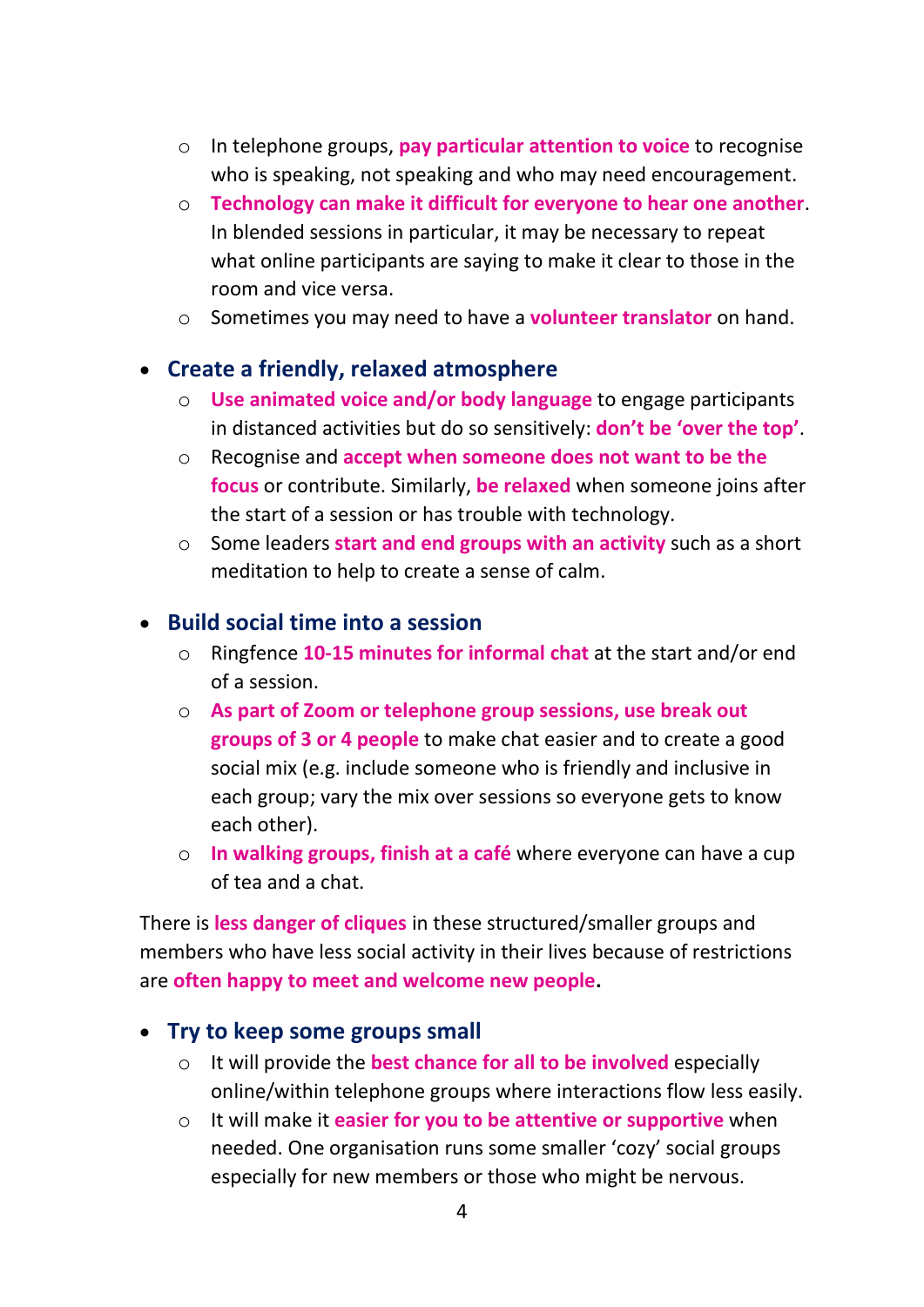Face-to-face groups **are smaller** at the moment and can be used to **provide a** *'supercharged'* **warm welcome** which supports relationship development.

### **4.Maintain and develop a sense of belonging**

- **Keep in touch with group members.** For example,
	- o Use newsletters, emails, WhatsApp or other forms of communication to **stay in touch with whole groups**.
	- o Call individuals by telephone/Zoom, text or email to check-in and **keep in touch with members between sessions**, especially if they have unexpectedly not attended or there is a special concern.
	- o **Call or meet up with people who cannot or do not want to attend** adapted groups. Sometimes leaders send cards or small gifts.
	- o If needed and possible **organise help** (e.g. shopping, medicines) or **signpost** to emergency support (e.g. CAB, Adult Social Care).

This contact and support from a well-known staff member and organisation can provide huge reassurance.

#### • **Group members keeping in touch**

o Set up systems to encourage ongoing member to member contact between those who have given consent e.g. a **WhatsApp group or offline alternative** where group members call and check-in with one another.

#### • **Value group members by sharing their contributions**

- o **Share work** that members produce in groups or their news. This could be writing, videos, photographs, drawings and so on. Share it on blogs, websites, YouTube, email or by post.
- o Where appropriate **mention/discuss this work** in groups.

#### • **Involve group members in activities and supporting others**

- o Encourage members to **contribute ideas** about activities they would like or organisation of the group.
- o Encourage members who want to take on **extra responsibility**. Examples include group members 'chairing' Zoom sessions, organising a system for members to check in with one another by